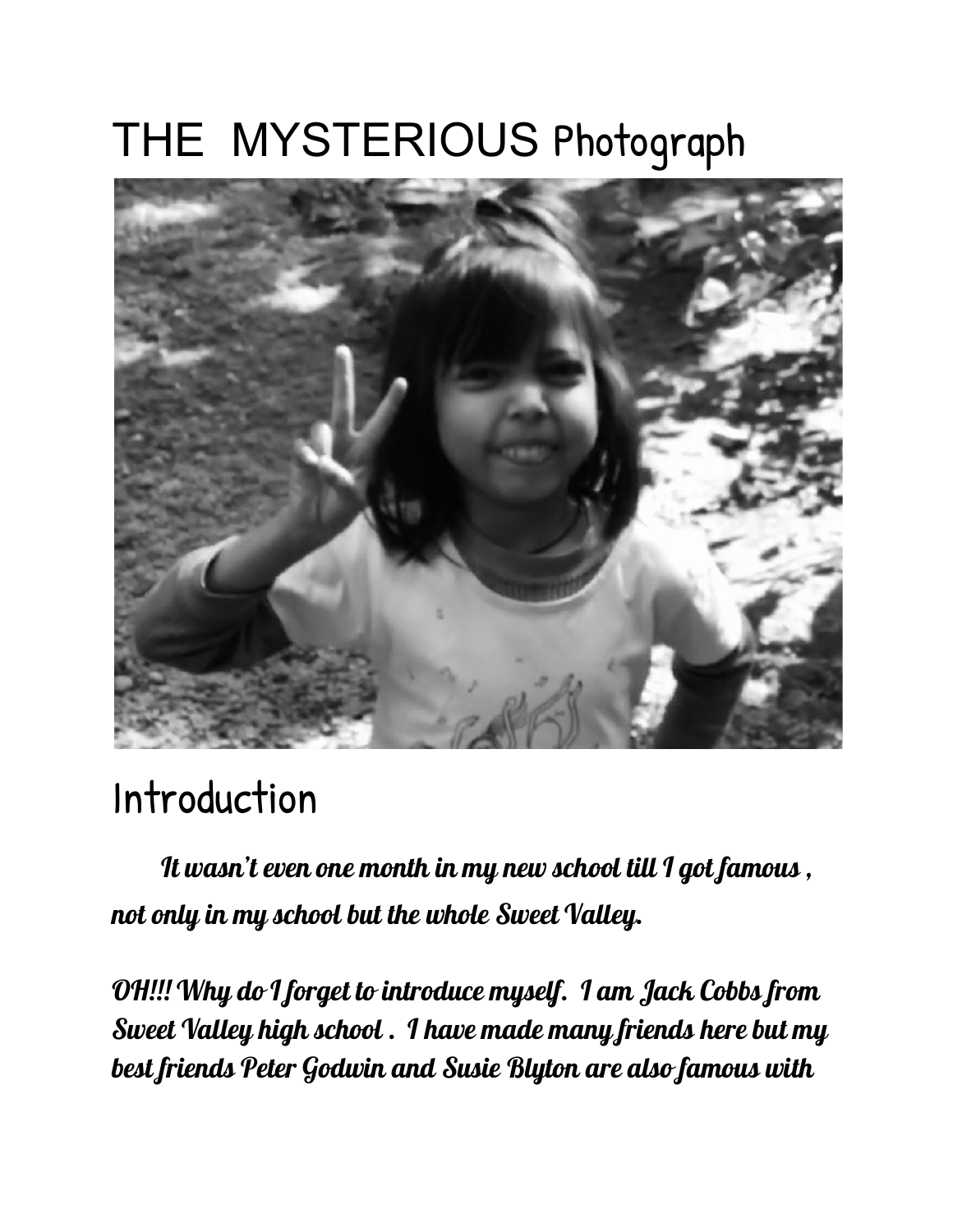me, because they helped me on this wonderful excavation. I love to ride my scooter  $\mathcal{L}_\bullet$ .

Now guys hold your horses , get ready to get a chill through your back bone, because you guys will read this wonderful Adventure which is full of suspense .

**9999 .......... <del>+3</del> +3 +3**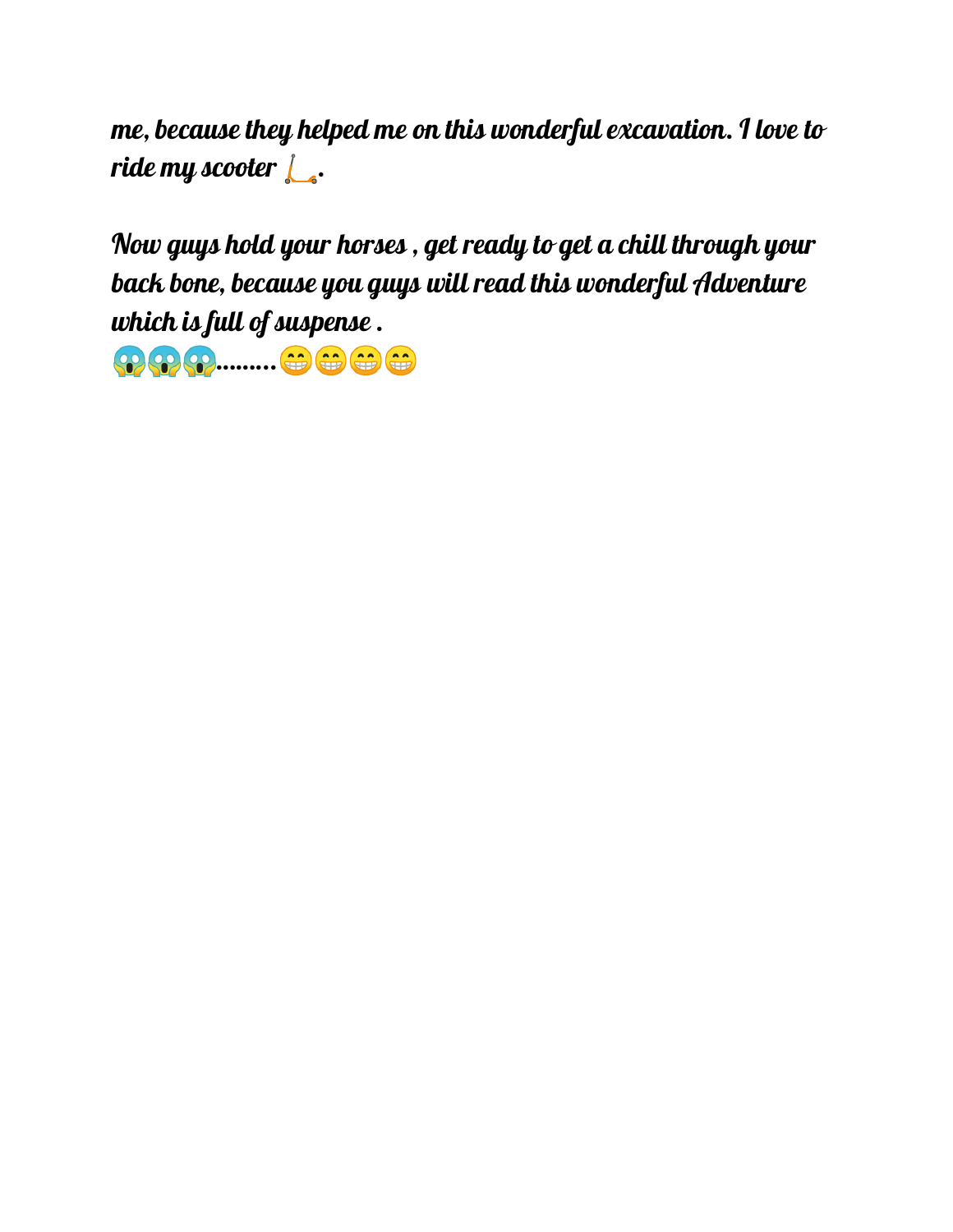## The story begins

.

I had arrived 10 minutes before in my school so I decided to go to the library. I went there and took the book which everybody says it is the most boring in the world. I still started reading it but it to me to it was also boring. I read it till page 23. I read every book till page 23 because our librarian is 23 years old and I like her very much. She is my favourite teacher, but at page 23 I found something very odd. There was a photo of a girl with a naughty smirk. I went and asked Mrs Sharma (our librarian) whose photo was this. To my surprise she snatched the photo from me and told "WHY ARE YOU HERE YOU SHOULD BE IN CLASS." she shouted . I was taken aback, she never shouted. I told her "ma'am I came before so I am in the library" and then added "ma'am if you have any problem you can tell me" . She told calmly "No it's time for your class, you better hurry or your teacher will scold you"

So I went away but, but next day at break time when I was talking to Peter and Susie about the accident last morning she came running towards me . "She told me I want to talk to you privately". I went with her. She told "That photo you saw yesterday what is my grandmother's but she's not in the world now but that was the only photo of her so I kept it very carefully but my grandmother's enemies do not want her to be remembered because she was a very great soul , so last night somebody came into my house and stole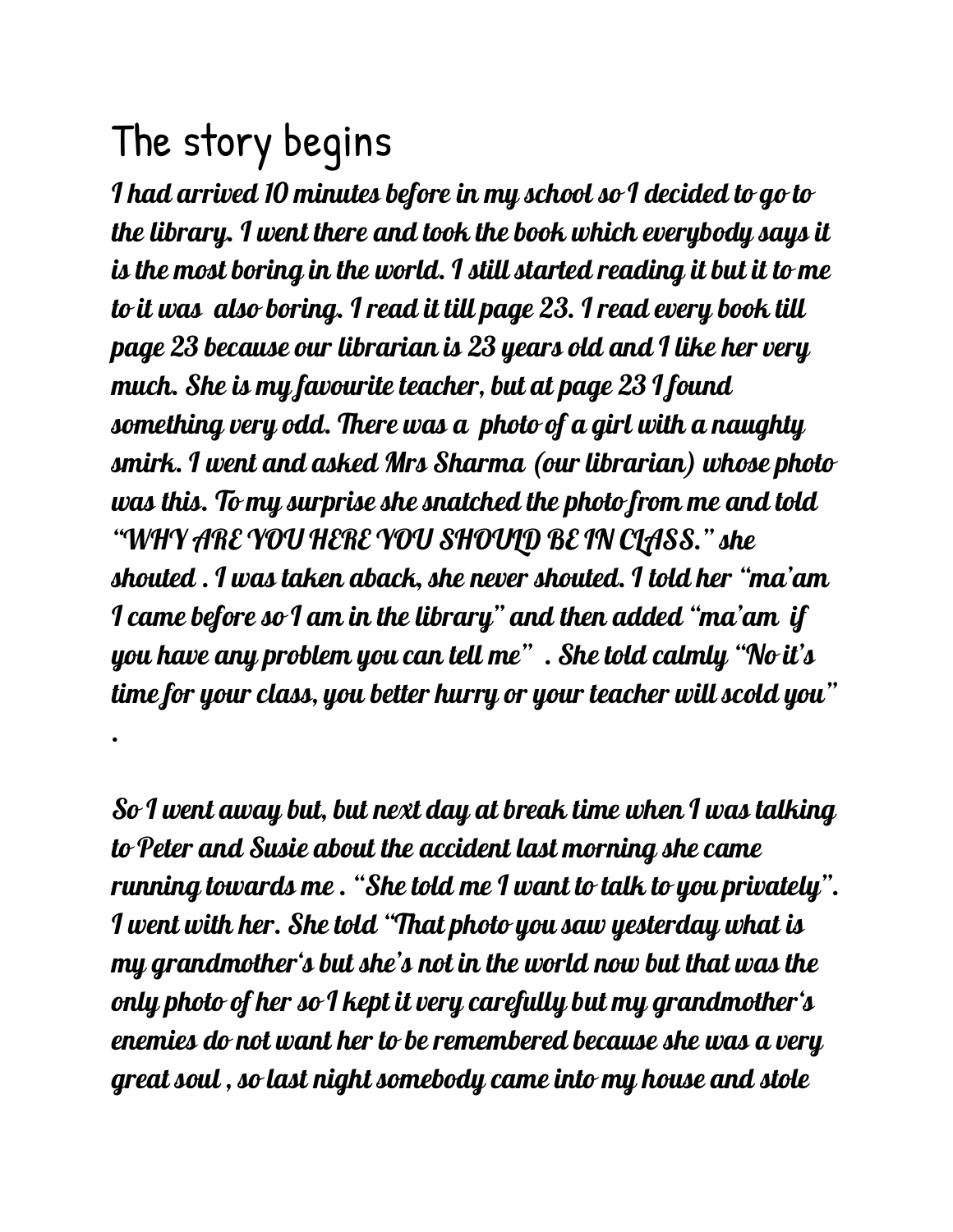the photo form me please help me Jack you're my only hope" her face red with speaking so much. She was gasping . I made her sit down and gave her some water . I told her "Don't worry ma'am I will make it all okay please believe me" she looked into my eyes and said "Yes I believe in you that's why I choose you . I know you can help me" . I was about to say something but then the bell rang and we had to go. I thought about the whole day I could not concentrate on my lessons. I went home. I thought about it hard and then I video called Peter and Susie. I told them about all this and it told me that they will help me , you know I was a very good painter. I made the painting of that photo. I did the same so I showed them the photo .

I went to Mrs Sharma's house to find the information about the enemies , and then we went to the forest which was their secret base . Then I watched them . And of course Peters Susie were with me. But just then somebody headed towards the bush we were hiding.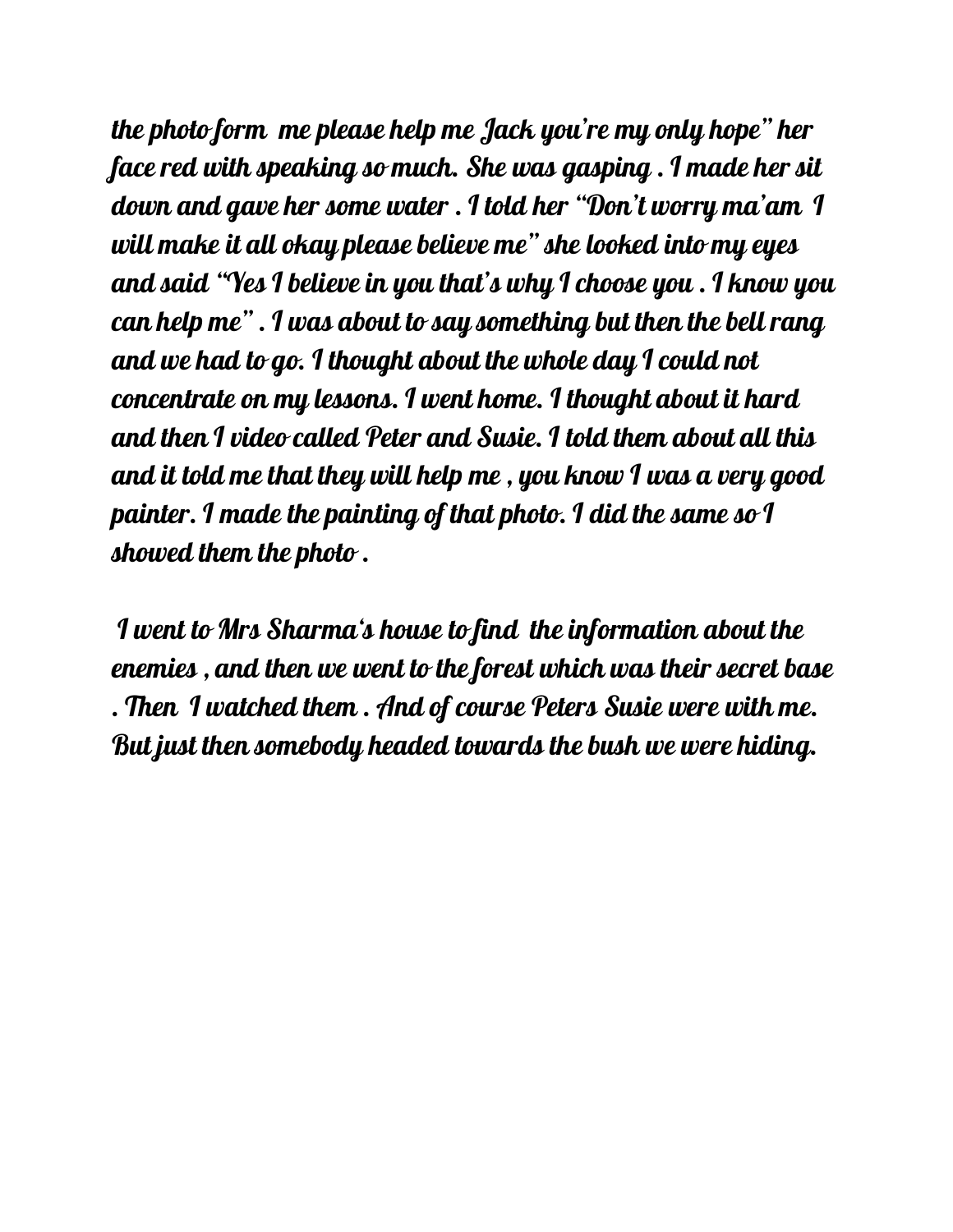### The Horror

We got very scared . And then the man found out that we were here.He told his group that somebody was here . And they went to the bush we were hiding. Then I gave him a punch on the nose. Susie gave him a kick and Peter gave him a punch . And then we fought bravely with them. Last I saw the photo kept on the rock which is about to catch fire .I took that photo and carefully put it into my pocket. Now the most dangerous part comes because we have to get out of the forest from the middle of the forest . There were many wild animals there and it was night time. We were passing by carefully and not to break any twing . Peter stepped on a colourful rope he told us "why people litter the jungle so much . People have started throwing ropes now." We chuckled. But then I stopped chuckling because the rope was yellow in colour and it had black spots. I understood it was a cheetah. I told my friends to be quiet and they understood also. Now we were very nervous. Just then the cheetah bounced on us . We were quick then we ran at full speed . And We exited the jungle . To our surprise we stopped at Mrs Sharma's house .I went inside and gave her the photo she was so happy . I loved her happy face. I was happy that I made someone happy.

# The End Thank you